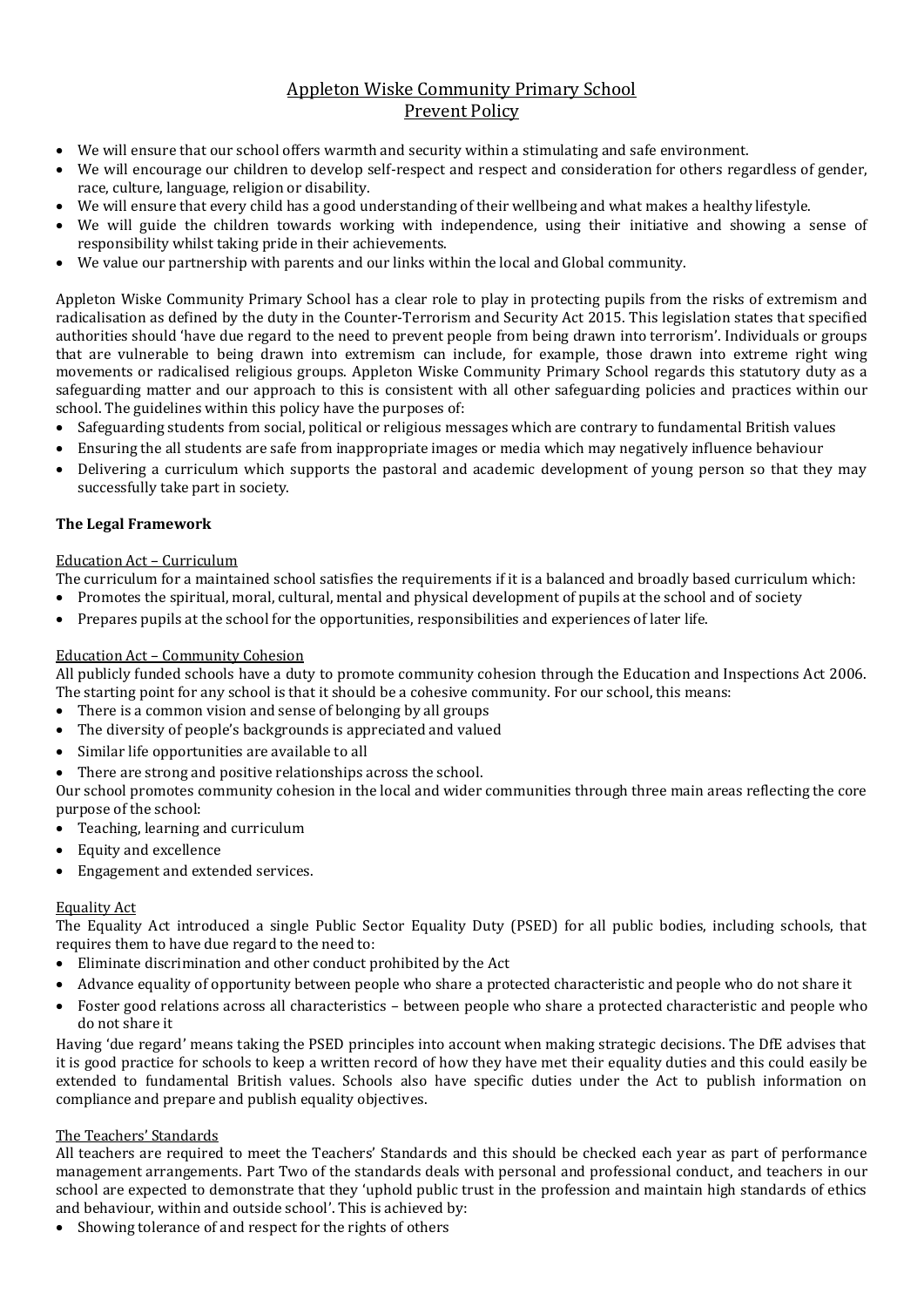- Not undermining fundamental British values, including democracy, the rule of law, individual liberty, mutual respect and tolerance of those with different faiths and beliefs
- Ensuring that personal beliefs are not expressed in ways which exploit pupils' vulnerability or might lead them to break the law.

#### Prevent Strategy

The Prevent Strategy, reviewed in 2011, specified that all schools should promote fundamental British values. The current requirement is that schools should 'actively promote' fundamental British values. This means challenging any opinions or behaviours that would undermine these values. Prevent is part of the counter-terrorist strategy Contest, which has three main objectives:

- Respond to the ideological challenge of terrorism and the threat we face from those who promote it
- Prevent people from being drawn into terrorism and ensure that they are given appropriate advice and support
- Work with sectors and institutions where there are risks of radicalisation which we need to address

#### Guidelines

In order to achieve these purposes, Appleton Wiske Community Primary School will:

- Ensure that all safeguarding and child protection policies and procedures are applied consistently and in a proportionate way to any situation in which we have reason to believe or know that a young person is at risk of radicalisation from any ideological perspective
- Ensure that all staff complete a specific awareness training course within this area as part of their broader safeguarding and child protection responsibilities, to be reviewed annually so that new staff are included
- Include appropriate CPD within this area in our staff induction programme
- Deliver a formal and informal curriculum which allows for the promotion of fundamental British values without restricting critical thinking around this area
- Work with support agencies to ensure the safeguarding of young people in this area

Revised: February 2022 Review date: February 2024